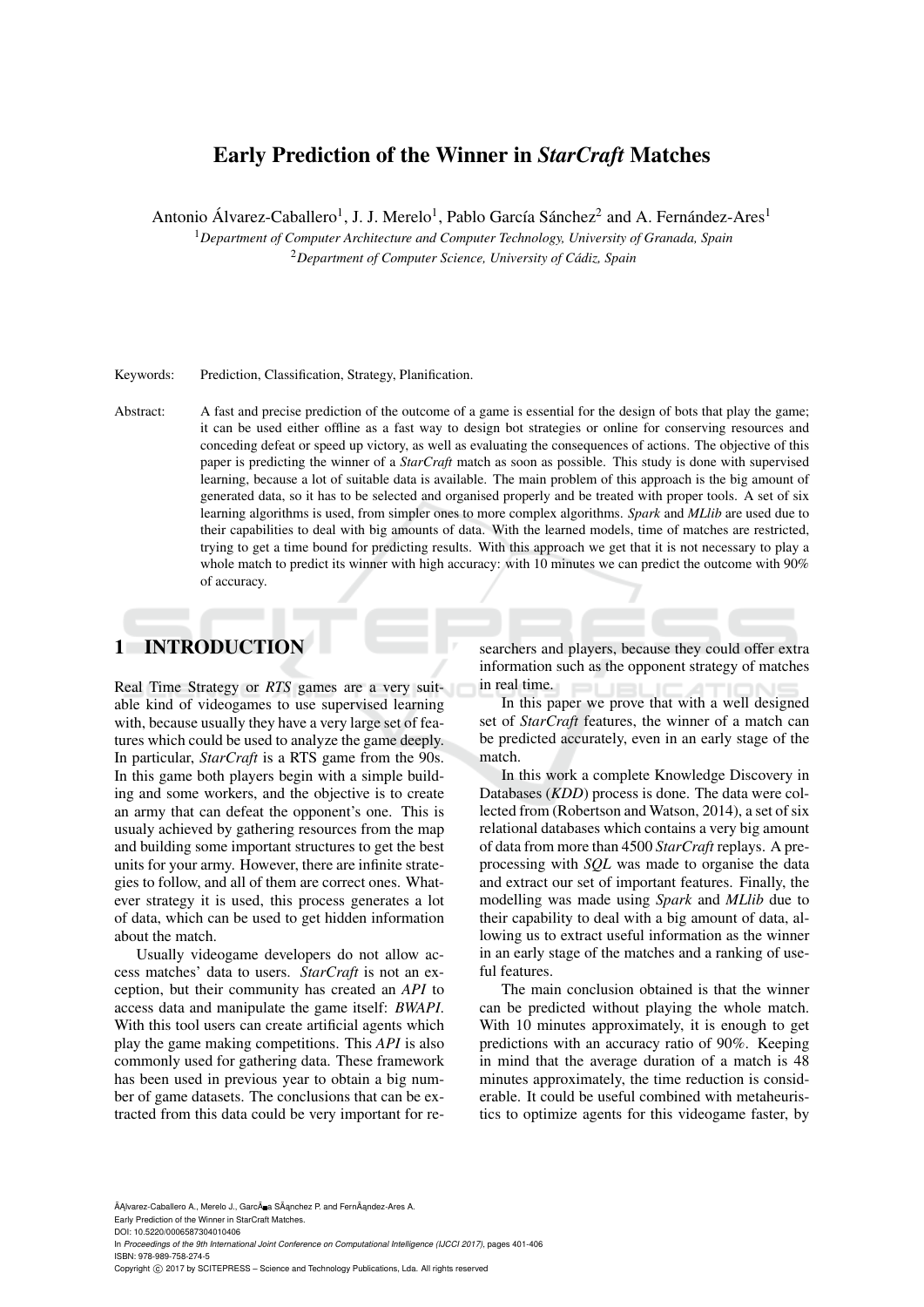using a surrogate-based model. Furthermore, an agent with the possibility of predicting accurately the winner could adapt its strategy to change the outcome of the match.

This could not be achieved without a good set of features. Training a classifier is easy, but it does not help if data have no quality. This set of data and features could be used in other works based on StarCraft data to try to improve their results.

### **STATE OF THE ART**  $\overline{2}$

In the *StarCraft* research a lot of approaches have been presented. The most used approach is developing probabilistic graphical models to predict the winner of a match. Some examples are in (Synnaeve and Bessière, 2011) and (Stanescu et al., 2013), where important events in the match are used to predict the outcome: when a very important building appears, an important event succession for a race, the birth of the best unit of a race, etc.

Another approach based on supervised learning is presented in (Sánchez-Ruiz, 2015), but the environment is homogeneus and controlled. It is possible that it doesn't show the diversity in StarCraft matches. A better dataset is presented in (Robertson and Watson, 2014), which is very heterogeneus, complete and granulated.

Further works look for plans and strategies based on predictions of the outcome of matches, as we can see in (Oen, 2012) and in (Alburg et al., 2014).

Another approach is developing strategies using Genetic Programming, creating plans automatically which can win. These kind of algorithms are very time consuming, so whatever saved time would be appreciated. This approach gives good results, as we can see in (Fernández-Ares et al., 2016) and (García-Sánchez et al., 2015).

#### **METHODOLOGY** 3

In this paper we do a complete *KDD* process using SQL and some Apache tools: Spark with its Scala interface and *MLlib*. We did this election because Apache echosystem is suitable for dealing with very large datasets, offering a framework which produces similar projects in centralized and distributed environments

Its Scala interface was chosen because it is the most complete one for Spark and MLlib. The only thing it is missed is an implementation of KNN, so saurfang: spark-knn from spark-packages is

taken. Furthermore, Scala is a modern, functional and object-oriented language which is used widely in some companies as LinkedIn, Twitter or Siemens. One of these advantages is that Scala compiles to the Java Virtual Machine or JVM. As a consequence, multiplatform code is developed. This code is available at GitHub, https://git.io/vdmyj.

### 3.1 Feature Selection

The data we use is taken from (Robertson and Watson, 2014), who with their work offer six relational databases of one versus one matches, with all the possible combinations of races that the game offers.

In Figure 1 we can see the entity-relationship diagram of the databases that contain the matches. Understanding all features was easy because (Robertson and Watson, 2014) work is totally open, so we could explore the code associated. Furthermore, a lot of features have the same name that attributes from the BWAPI, although a set of features was calculated by the researchers like the distance to the base in a moment of the match.

To get a rows and columns dataset, we propose this structure. Each row of the dataset will be a precise instant of the match, determined by a Frame. Each instant has the information of resources of each player. This approach is different to other ones presented in Section 1. It seems easy but the organisation of the data was not trivial.

We present here the list of selected features, also exposed in Figure 1. Some of them are used only to organise the data, the identifiers of replay, player and region. Features which are used to model are **bold**.

- replay: Contains data about each match.
	- ReplayID: Match identifier.
- · playerreplay: Contains data about a player in a match.
	- PlayerReplayID: Player identifier.
	- ReplayID: Match identifier.
	- Winner: Winner of the match. This is the target we want to predict.
- resource change: Contains data associated to changes in player's resources.
	- PlayerReplayID: Player identifier.
	- Frame: Frame when the resource changes.
	- Minerals: Amount of minerals of a player.
	- Gas: Amount of gas of a player.
	- Supply: Carrying capacity of a player.
	- TotalMinerals: Total amount of minerals of a player, without costs.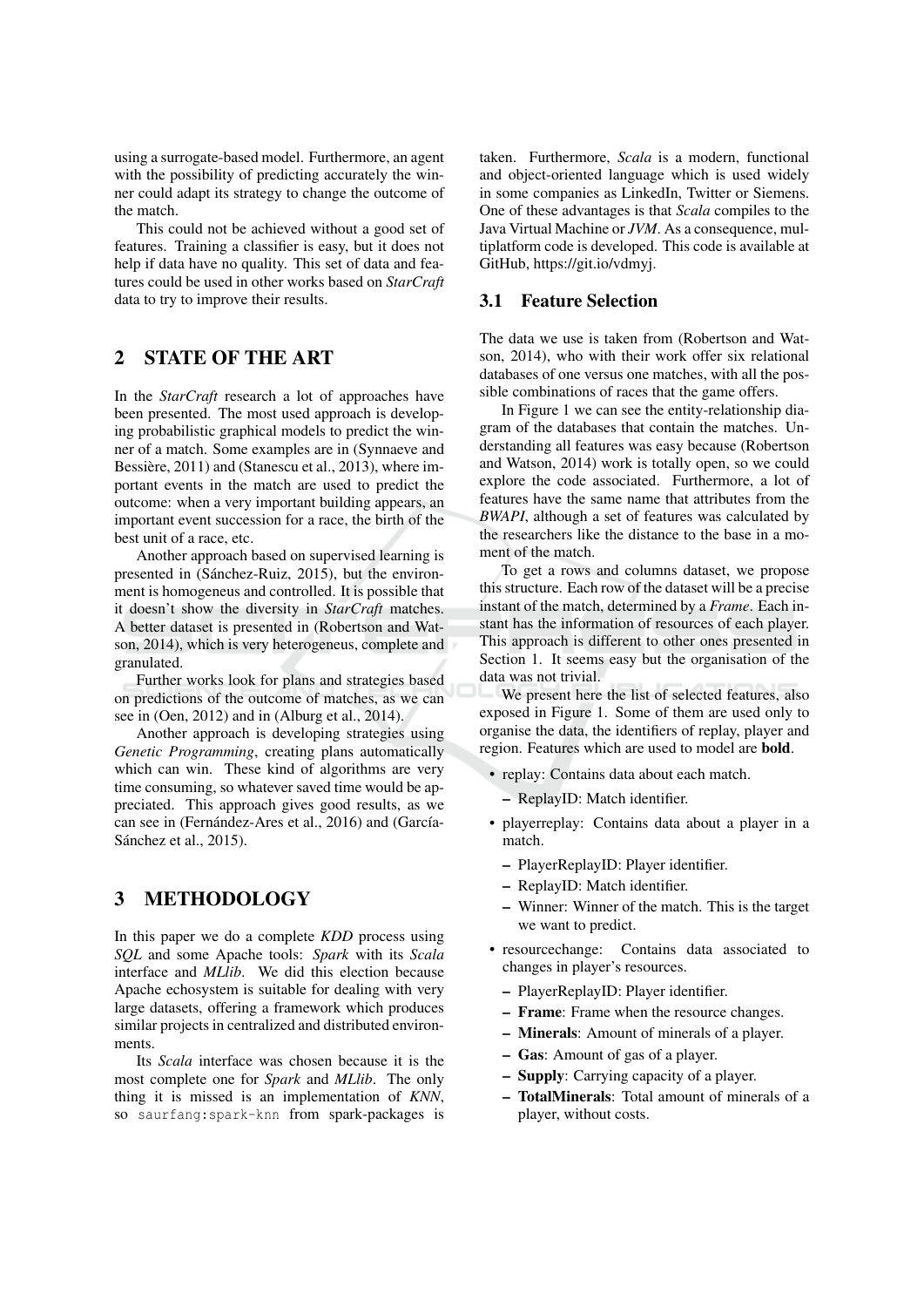

Figure 1: Selected features in databases. Original diagram by (Robertson and Watson, 2014).

- TotalGas: Total amount of gas of a player, without costs.
- TotalSupply: Total amount of supply of a player, without costs.
- regionvalue change: Contains data associated to changes of a player in a map region. Each value is the sum of the price of an unit, expressed as minerals and gas.
	- PlayerReplayID: Player identifier.
	- RegionID: Region of the map identifier.
	- Frame: Frame when the value changes.
	- GroundUnitValue: Value of ground units in this region.
	- Building Value: Value of buildings in this region.
	- AirUnitValue: Value of air units in this region.
	- EnemyGroundUnitValue: Value of enemy ground units in this region. This value is estimated, the player knows the units they see of the enemy.
	- EnemyBuildingValue: Value of enemy buildings in this region. This value is estimated, the player knows the units they see of the enemy.
	- EnemyAirUnitValue: Value of enemy air units in this region. This value is estimated, the player knows the units they see of the enemy.
	- Resource Value: Value of resources in this region. This value is estimated, the player knows

the units they see of the map. If the player does not know a region, they estimate this value as the maximum available in the region.

The features related to a player are presented twice, one for each player. Furthermore, a race feature is used, as the races implied in the match. As a consequence, we have 28 features used in the modelling stage of the work.

## 3.2 Data Preprocessing

As we said in Section 3.1, each observation of the data has 28 features related to the resources and units of each player. We have to note some little tips about the data organisation.

- Values of *Frame* are the instants when any player has a minerals, gas or supply change. We did this election because in these games the basic resources are always changing due to necessity of them to buy units or buildings. This implies some missing values in the resources of the player who doesn't make a change in that frame, so we had to recover the last value of that resource to keep consistency.
- Values of *value* of units and buildings changes do not occur in the same instant that the resources' changes. For this reason, as we did with Frame, we had to recover the last *value* of the region *val*ues of each player, too.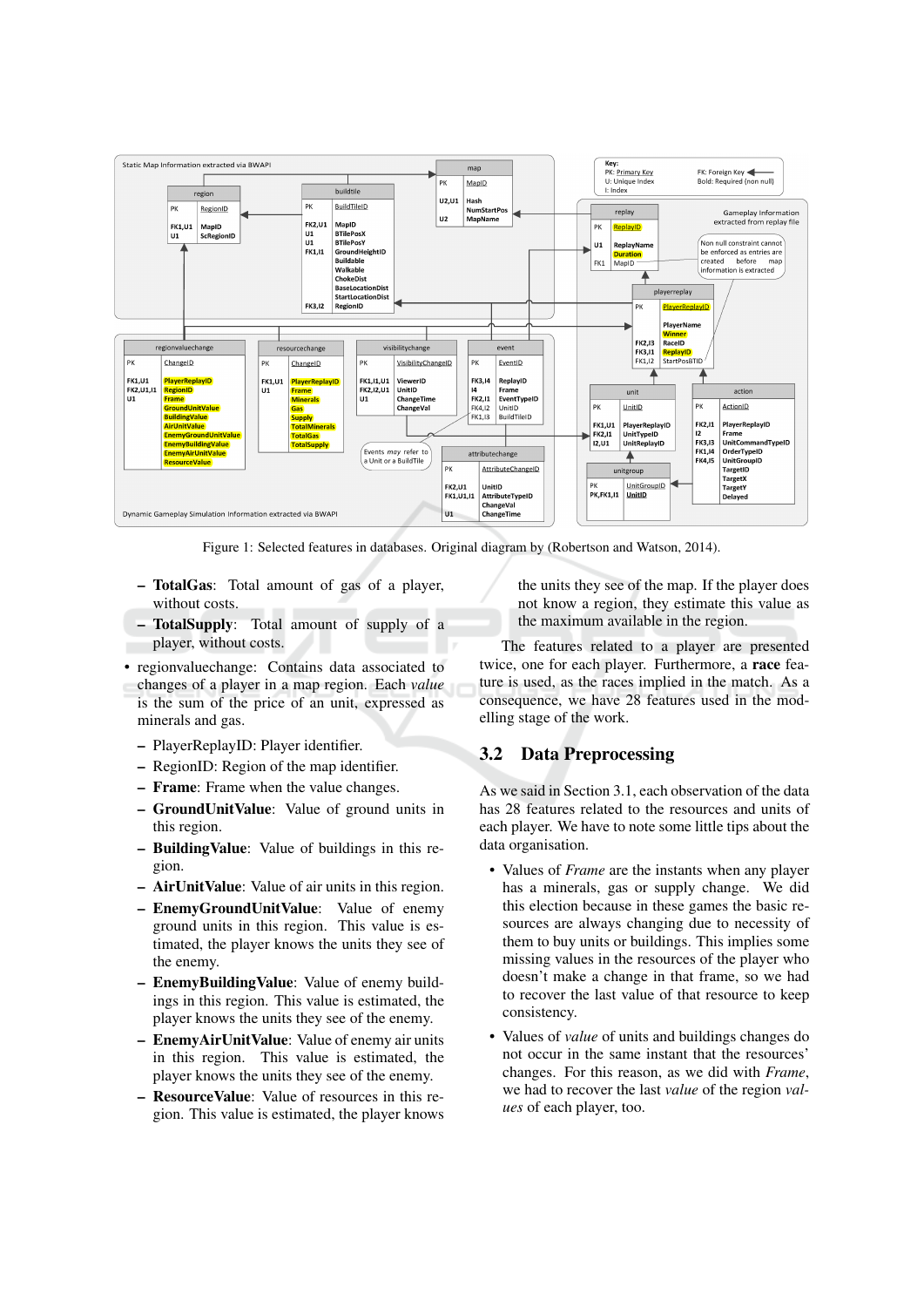• Value depends of the region of the map. It's important in our approach to get a full value measure, a value that represents all the player units or buildings, so we had to sum the value of every region of the map.

#### Modelling  $3.3<sub>1</sub>$

We have chosen six algorithms for the modelling. Some of them are very simple, because we want to test if a simple algorithm can model the data.

- Naive Bayes (NB)
- Logistic Regression (LR)
- $\bullet$  KNN (KNN)
- Multilayer perceptron (MLP)
- Random Forest (RF)
- Gradient Boosting Tree (GBT)

The final results are obtained using this approach 5 times:

- 1. Split data using 70% to train and 30% to validation.
- 2. Inside the first partition, train a model using 10fold Cross Validation.
- 3. With the final model, validate it in the second partition.

Using this approach, we get 5 accuracy measures for each model, so we can test the obtained samples using appropiate statistical tests. We use Friedman test to get statistical differences among all the classifiers, and a pairwise *t-test* to get differences between classifiers.

Accuracy is used because some algorithms as Gradient Boosting Tree or Multilayer perceptron does not implement a predict function which returns the probability of each class: they only return the class. With this important restriction Area Under Curve cannot be used. Furthermore, the data is not imbalanced so accuracy is a suitable measure.

#### **RESULTS**  $\overline{\mathbf{4}}$

In Figure 2 and Table 1 is exposed the median of the accuracy of each model with their parameters. The accuracy is evaluated in the validation sets. Standard deviation of the accuracies are shown as error bars.

Median with standard deviation is shown because data is not centered around the mean in all the selected instants.



Figure 2: Measures obtained with all models.

In general, all classifiers but *Naive Bayes* predict pretty well, but there are two clear winners: Gradient *Boosting Tree and KNN.* This one offers a great accuracy with a very simple approach, but it is not suitable for doing a lot of predictions in real time, because of its lazy approach.

In Figure 3 is exposed the accuracy differences between classifiers over time. KNN can classify



Figure 3: Comparing classifiers over time.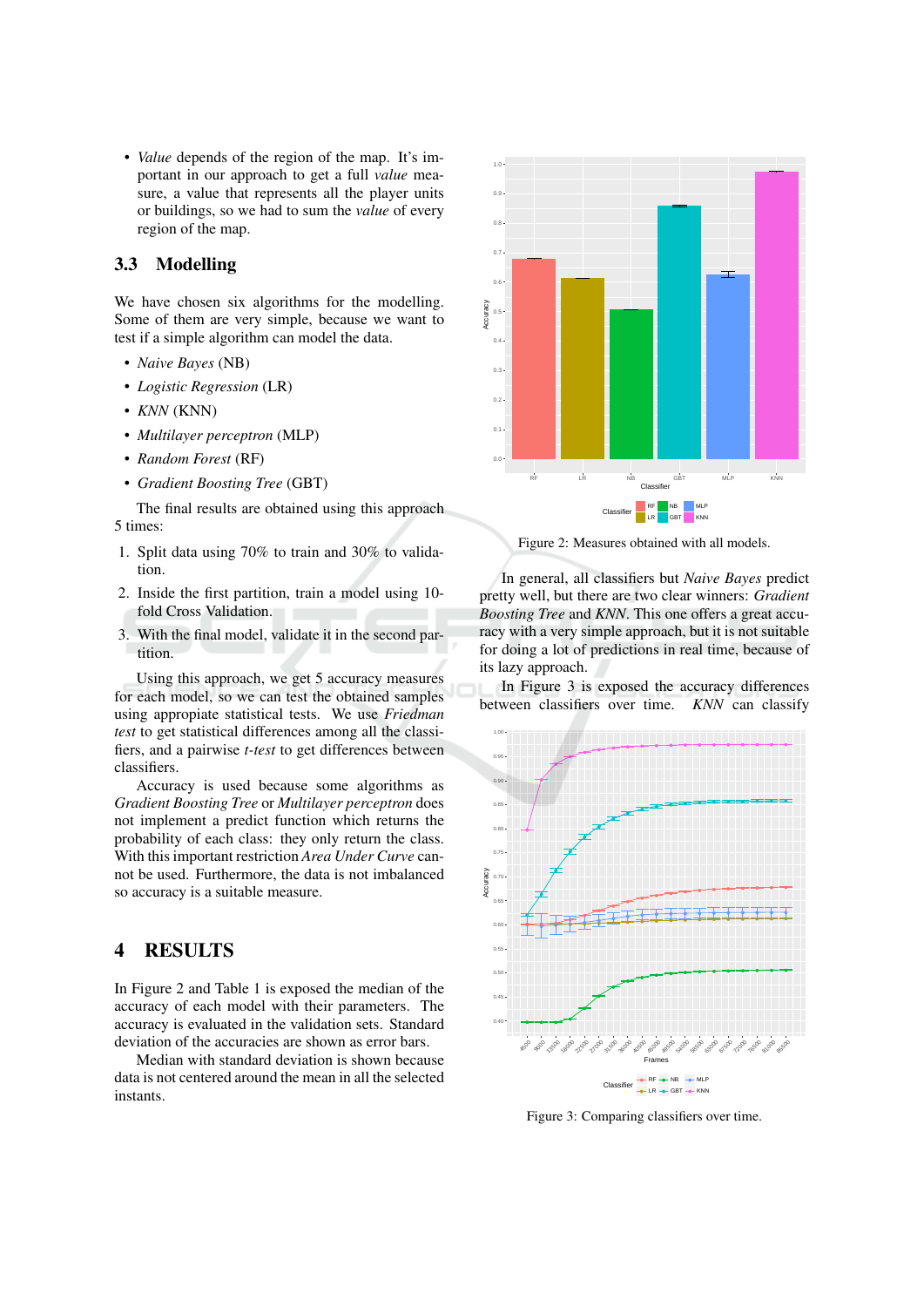Table 1: Trained algorithms with their final parameters.

| Classifier | Accuracy | <b>SD</b> | Params                                   |
|------------|----------|-----------|------------------------------------------|
| <b>GBT</b> | 0.859000 |           | $0.002563$ numTrees = 150, maxDepth = 10 |
| <b>KNN</b> | 0.975589 | 0.000091  | $K = 3$                                  |
| LR         | 0.613878 | 0.000294  | $maxIter = 150, regParam = 0.3$          |
| ML P       | 0.626332 | 0.010706  | Hidden layers = $(10,10)$                |
| <b>NB</b>  | 0.507295 | 0.000550  | Smoothing $= 1$                          |
| RF         | 0.680166 | 0.000474  | $numTrees = 150$ , $maxDepth = 10$       |

Table 2: Accuracy of classifiers in each validation set.

| <b>RF</b>  | LR.      | NB. | GRT.                                                    | MLP      | <b>KNN</b> |
|------------|----------|-----|---------------------------------------------------------|----------|------------|
|            |          |     | 1 0.680004 0.613650 0.507551 0.859000 0.605377 0.975575 |          |            |
|            |          |     | 0.680166 0.614189 0.508414 0.854445 0.626332 0.975589   |          |            |
|            |          |     | 0.679876 0.613430 0.507042 0.860723 0.628845 0.975416   |          |            |
| 0.681080   | 0.613981 |     | 0.507155 0.856990                                       | 0.611386 | 0.975620   |
| 5 0.680194 |          |     | 0.613878 0.507295 0.860127 0.627228 0.975652            |          |            |

| Table 3: p-values from a pairwise t-test. |  |  |
|-------------------------------------------|--|--|
|                                           |  |  |

|                | RF       | LR                | NB.                        | <b>GRT</b> | ML P      |
|----------------|----------|-------------------|----------------------------|------------|-----------|
| LR.            | 0.000000 |                   |                            |            |           |
| N <sub>R</sub> | 0.000000 | 0.000000          |                            |            |           |
| <b>GBT</b>     |          | 0.000000 0.000000 | 0.000000                   |            |           |
| MLP.           | 0.000486 |                   | 0.277633 0.000058 0.000004 |            |           |
| <b>KNN</b>     | 0.000000 | 0.000000          | 0.000000 0.000000          |            | -0.000001 |

with a precision of  $0.902 \pm 3.292 \times 10^{-4}$  only with 10 minutes of match. The mean of the duration is  $4.397 \times 10^4$  frames, which are equal to 48.854 minutes. It implies that with only a 20.469% of the mean duration of the match, we can predict accurately the winner of a match. It is not necessary to play the whole match to get the winner with high confidence.

To complete the study, we present a Friedman test to see significative differences over the classifiers. All frames of the matches are used. We can see in Table 2 the accuracy of each classifier.

With a p-value of  $1.889 \times 10^{-4}$ , we can confirm that statistical signification exists. We can see in Table 3 a pairwise test, with *Bonferroni* adjust method of the p-value.

As we can see, we can confirm that with the usual signification level, 0.05, there are statistical differences among all classifiers but Logistic Regression and Multilayer Perceptron. They are not the best classifiers so this is not important. The important fact is that there are statistical differences between KNN and **Gradient Boosting Tree.** 

#### 5 **CONCLUSIONS**

With this study we can extract some conclusions. The first one is that the set of features is well formed: the winner can be predicted from the selected features

with high confidence, as we exposed in Section 4.

The second and main conclusion is that predictions with this data are very accurate in an early stage, in particular using a KNN classifier. It can predict with 90% of accuracy using 10 minutes of match only. This is very important because it proves that it is not necessary to play a whole match to predict the winner accurately.

As future work there are some research opportunities using this study. With a KNN classifier, a competitive bot could be developed with an important skill: the winner's prediction. It could be used to improve the adaptability of the agent, giving advantage to its opponents.

Another work could be the improvement of bot optimization using the early winner knowledge. We could use this knowledge to improve the evaluation step of the algorithms, giving the opportunity to use more exhaustive setups on the algorithms.

### **ACKNOWLEDGEMENTS**

This work has been supported in part by: de Ministerio español de Economía y Competitividad under project TIN2014-56494-C4-3-P (UGR-EPHEMECH) and by CONACYT PEI Project No. 220590.